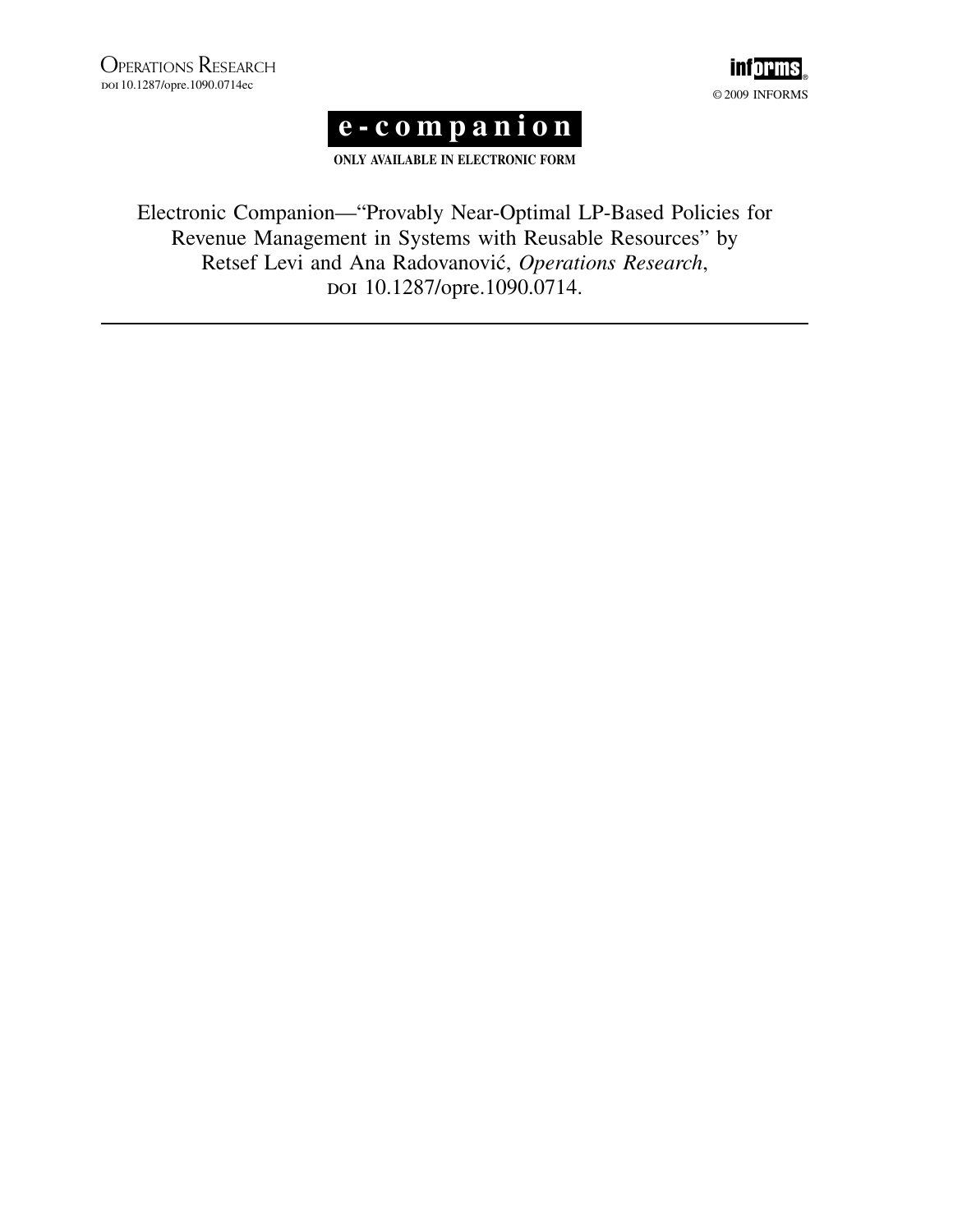## Online Appendix

## Proof of Lemma 1

**Proof:** Recall that, in view of discussion above, the probability  $Q$  is identical to the blocking probabilities in the corresponding loss network model described above. That is,  $Q = \mathbb{P}(\sum_{k=1}^{M}$  $\frac{M}{k=1} X_k = C.$ 

Next we use the result of Burman et al. (1984), who characterized the stationary distribution for general loss network models (see Theorem 2 in Burman et al. (1984)). In fact, the result of Burman et al. (1984) implies that the stationary distribution of the corresponding loss network model can be expressed through the counterpart system with no capacity constraints. That is, consider an infinite capacity system that faces Poisson streams of requests/customers of class  $1, \ldots, M'$ , with respective rates  $\lambda_1, \ldots, \lambda_{M'}$  and service time distributions (not necessarily exponential) with respective means  $\mu_1, \dots, \mu_{M'}$ , and accept *all* the requests/customers. In particular, for each  $i = 1, \ldots, M'$ , let  $Y_i$  be the stationary number of class-i customers being served in the infinite capacity system. Then, for each  $n = 0, \ldots, C$ , we have  $\mathbb{P}\left(\sum_{k=1}^{M}$  $\sum_{k=1}^{M} X_k = n$ ´ =  $\mathbb{P} \big( \sum_{k=1}^{M} Y_k = n \big)$  $\left(\nabla^{M'}\mathbf{v}_{-n}\right)$  $\frac{(-\lambda - 1)(\lambda - 1)}{\mathbb{P}(\sum_{k=1}^{M'} Y_k \leq C)}$ . Characterizing probability Q using variables  $Y_1, \ldots, Y_{M'}$  is very useful since the they are independent of each other, and for each  $i = 1, \ldots, M'$ , the random variable  $Y_i$  follows a Poisson distribution with parameter  $\rho_i = \lambda_i \mu_i$ . Thus, we get that  $P =$  $\sum_{y \in \mathcal{Y}(C)} \frac{\rho_1^{y_1}}{y_1!} \cdots \frac{\rho_M^{y_M'}}{y_M!}$  $\sum_{n=0}^{C} \sum_{y \in \mathcal{Y}(n)} \frac{\rho_1^{y_1}}{y_1!} \cdot \cdot \cdot \frac{\rho_M^{y_M}}{y_M!}$ , where we define  $\mathcal{Y}(n) = \{y \in \mathcal{Y}\}$  $\mathbb{Z}_{+}^{M'}$ :  $\sum_{j=1}^{M'} y_j = n$ .  $\bigcup^M$ 

Now, by using identity  $\sum_{y \in \mathcal{Y}(n)}$  $\frac{\rho_1^{y_1}}{y_1!} \dots \frac{\rho_{M'}^{y_{M'}}}{y_{M'}!} = \frac{(\rho_1 + \dots + \rho_{M'})^n}{n!}$  $\frac{(+\rho_{M'})}{n!}$ , for each  $n = 0, \ldots, C$ , in conjunction with the expression for the probability Q obtained above, we get  $Q =$  $(\rho_1 + \cdots + \rho_{M'})^C$  $\frac{C!}{\sum_{n=0}^{C} \frac{(\rho_1 + \cdots + \rho_M)}{n!}$ . Next, consider function  $f(z) = \frac{z^C/C!}{\sum_{k=0}^C z^k/k!}$ . By examining its derivative, it is straightforward to check that  $f(z)$  is increasing in z on  $(0, C]$ . This and Constraint (2) imply that  $Q \leq g(C) = \frac{C^C}{\sqrt{C}}$  $\frac{\overline{C!}}{\sum_{n=0}^{\infty} \frac{C^n}{n!}}$ . First, observe that  $g(1) = 0.5$ . To conclude the proof, it is sufficient to show that  $q(C)$  is decreasing for all C and that it goes to 0 as C grows to infinity. First, by using a well-known identity (see Section 6.5 of Abramowitz and Stegun (1974))  $\overline{\mathcal{C}}$  $_{n=0}^{C}e^{-C}\frac{C^{n}}{n!}=\frac{\Gamma(C+1,C)}{C!}$  $\frac{(-1, C)}{C!}$  (where  $\Gamma(a, x) \triangleq \int_x^{\infty}$  $\int_{x}^{\infty} e^{-t} t^{a-1} dt$  is the incomplete Gamma function), we express  $-C \nsubseteq C$ C  $-(C+1)\frac{(C+1)^{(C+1)}}{C+1}$  $-C \nsubseteq C$ C

$$
g(C+1) = \frac{e^{-C}\frac{C^{C}}{C!} + [e^{-(C+1)}\frac{(C+1)^{(C+1)}}{(C+1)!} - e^{-C}\frac{C^{C}}{C!}]}{\sum_{n=0}^{C}e^{-C}\frac{C^{n}}{n!} + [\sum_{n=0}^{C+1}e^{-(C+1)}\frac{(C+1)^{n}}{n!} - \sum_{n=0}^{C}e^{-C}\frac{C^{n}}{n!}]}
$$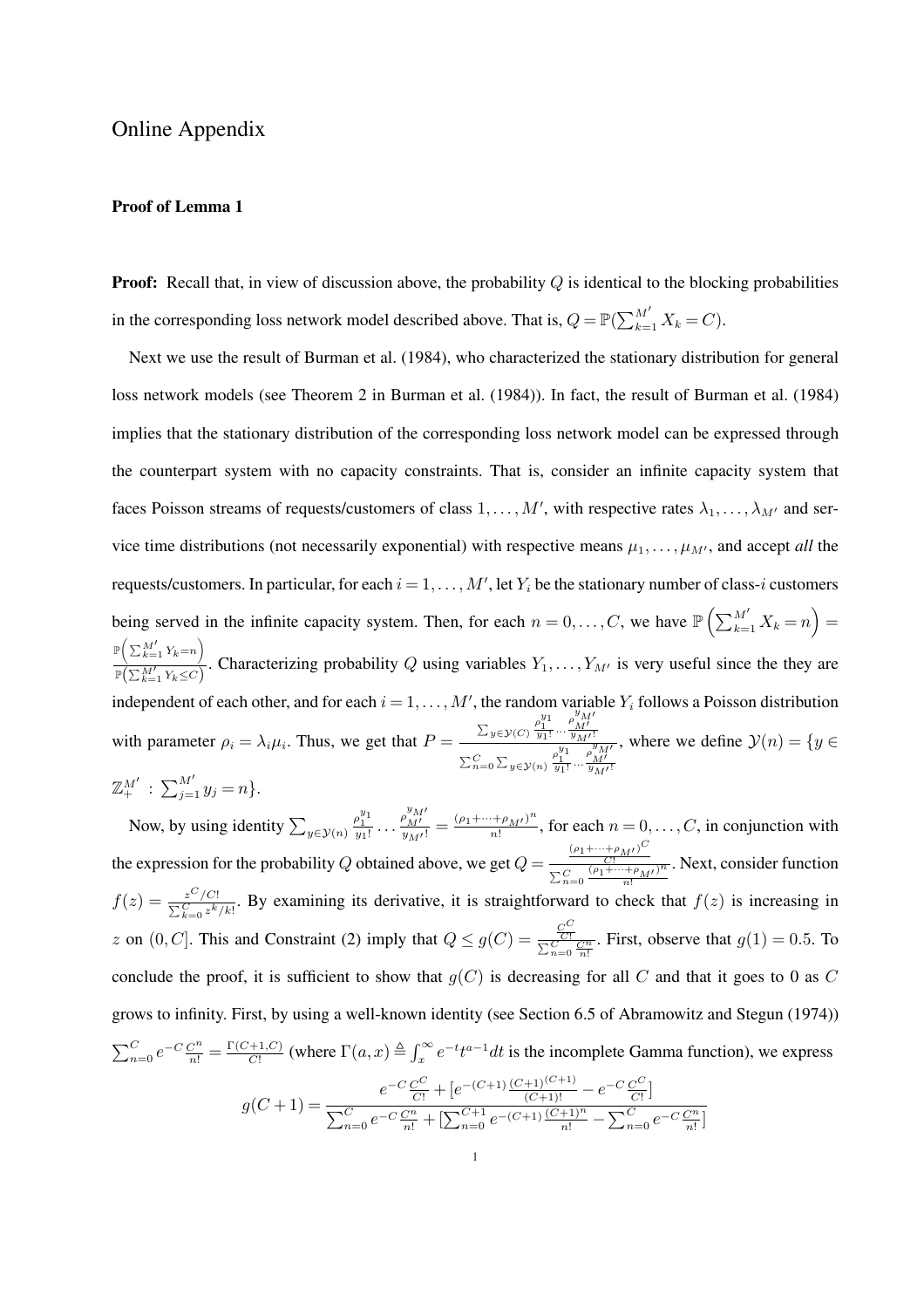$$
=\frac{e^{-C}\frac{C^C}{C!} + [e^{-(C+1)}\frac{(C+1)^{(C+1)}}{(C+1)!} - e^{-C}\frac{C^C}{C!}]}{\sum_{n=0}^C e^{-C}\frac{C^n}{n!} + [\frac{\Gamma(C+2,C+1)}{(C+1)!} - \frac{\Gamma(C+1,C)}{C!}]}.
$$
\n(1)

Next, from recurrence  $\Gamma(C+2, C+1) = (C+1)\Gamma(C+1, C+1) + (C+1)^{(C+1)}e^{-(C+1)}$  and inequality  $\Gamma(C+1, C+1) - \Gamma(C+1, C) \geq -C^C e^{-C}$  (Abramowitz and Stegun (1974)), we derive a lower bound for the second term in the denominator of (4),  $\frac{\Gamma(C+2,C+1)}{(C+1)!} - \frac{\Gamma(C+1,C)}{C!}$  $\frac{+1,C)}{C!}$ , by

$$
\frac{\Gamma(C+1,C+1) - \Gamma(C+1,C) + (C+1)^C e^{-(C+1)}}{C!} \ge \frac{-C^C e^{-C} + (C+1)^C e^{-(C+1)}}{C!},
$$

which implies that  $g(C+1) \le \frac{e^{-C} \frac{C^C}{C!} - [e^{-C} \frac{C^C}{C!} - e^{-(C+1)} \frac{(C+1)^{(C+1)}}{(C+1)!}]}{C}$  $\sum_{n=0}^{C} e^{-C} \frac{C^n}{n!} - \left[e^{-C} \frac{C^C}{C!} - e^{-\left(C+1\right)} \frac{\left(C+1\right)\left(C+1\right)}{\left(C+1\right)!}\right]$  $\leq$  g(C), where the last inequality follows from inequality  $\frac{a-x}{b-x} \leq \frac{a}{b}$  $\frac{a}{b}$  that holds for  $0 < x < a < b$ .

Finally, by utilizing the Stirling approximation,  $x! = \sqrt{2\pi}x^{x+1/2}e^{-x+\frac{\theta}{12x}}$ , for some  $\theta \in (0,1)$ (Abramowitz and Stegun (1974)), we obtain  $\frac{C^C}{C^C}$  $\frac{\overline{C!}}{\sum_{k=0}^{C}\frac{C^k}{k!}}$ ∼  $\sqrt{2}$  $rac{2}{\pi} \frac{1}{\sqrt{6}}$  $\frac{1}{\overline{C}}$ . This concludes the proof of the lemma.

## Analysis of the price-driven customer arrivals case

For the model with price-driven demand we use the following nonlinear program (NLP1):

$$
\max_{\alpha_1,\dots,\alpha_M, p_1,\dots,p_M} \sum_{i=1}^M p_i \alpha_i \rho_i(p_i)
$$
 (2)

s.t. 
$$
\sum_{i=1}^{M} \alpha_i \rho_i(p_i) \leq C
$$
  
\n
$$
0 \leq \alpha_k \leq 1, \ \forall \ 1 \leq i \leq M
$$
  
\n
$$
0 \leq p_k, \ \forall \ 1 \leq i \leq M.
$$
  
\n(3)

As before, for each  $i = 1, ..., M$ , define  $\rho_i(p_i) = \lambda_i(p_i) \mu_i$ . In particular, it can be verified that any optimal solution of (NLP1) has only nonnegative prices. Also, observe that for any fixed prices  $p_1, \ldots, p_M$ , the corresponding solution of  $\alpha_1, \ldots, \alpha_M$  has the same knapsack structure defined in Section 2 above. Let  $(p^*, \alpha^*)$  =  $(p_1^*, \ldots, p_M^*, \alpha_1^*, \ldots, \alpha_M^*)$  be the corresponding optimal solution. Note that if one can solve (NLP1) and obtain the solution  $(p^*, \alpha^*)$  then one can construct a similar CSP that will be amenable to the same performance analysis discussed in Section 2.1 above. However, solving (NLP1) directly may be computationally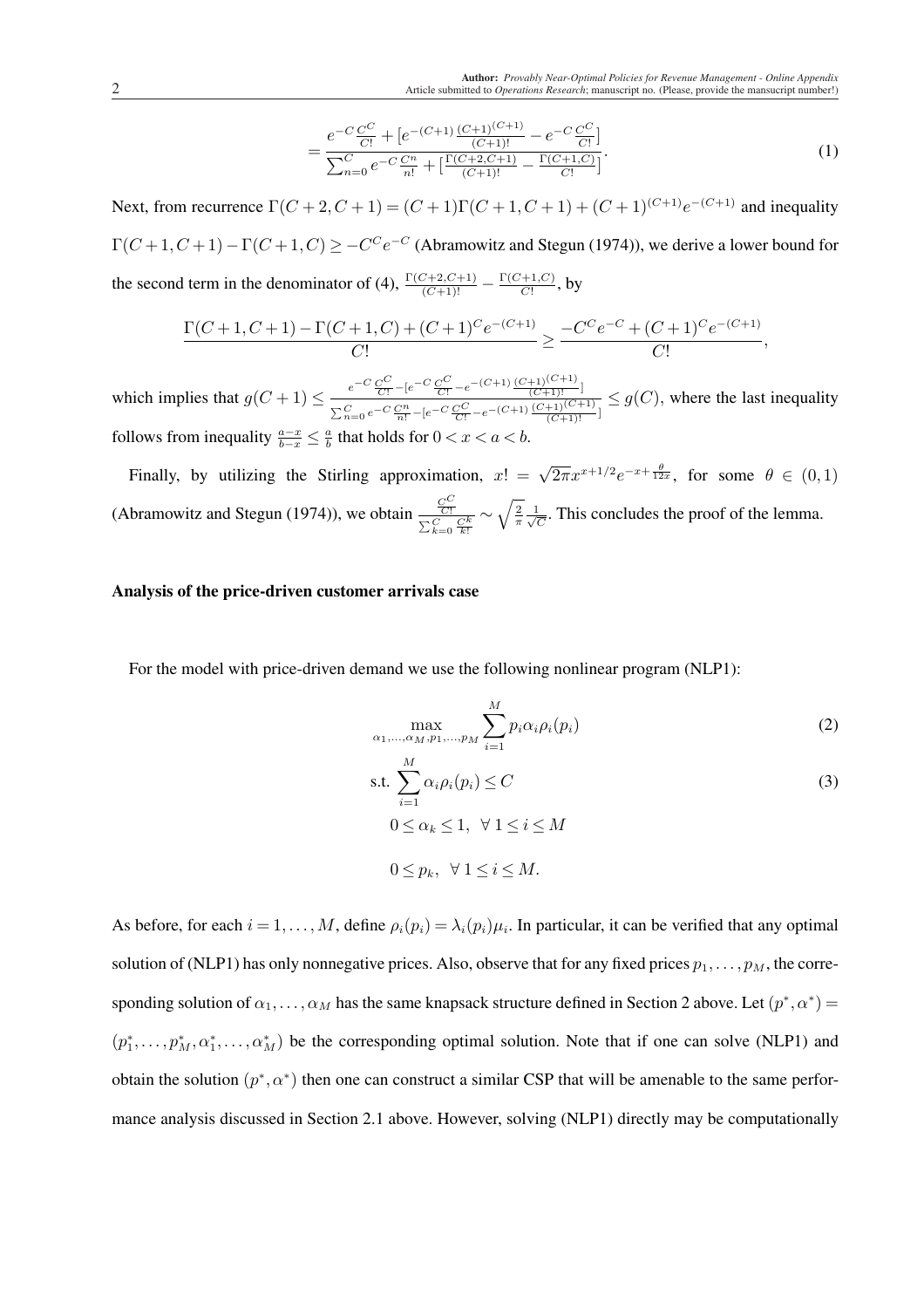hard. Next, we show that under relatively mild assumptions imposed on the functions  $\lambda_1(p_1), \ldots, \lambda_M(p_M)$ , one can reduce (NLP1) to an equivalent nonlinear program that is more tractable; we denote it by (NLP2). (By equivalent we mean that they have the same set of optimal solutions.) Consider (NLP2) as follows:

$$
\max_{p_1,\ldots,p_M} \sum_{i=1}^M p_i \rho_i(p_i) \tag{4}
$$

$$
\text{s.t.} \sum_{i=1}^{M} \rho_i(p_i) \le C \tag{5}
$$
\n
$$
0 \le n \quad \forall \ 1 \le i \le M
$$

 $0 \leq p_k, \ \ \forall \ 1 \leq i \leq M.$ 

It can be readily verified that as long as  $\rho_i(p_i)$  is nonnegative (and decreasing) it is always optimal to have nonnegative prices, so the nonnegativity constraints can be dropped.

LEMMA 1. *The programs (NLP1) and (NLP2) are equivalent.*

**Proof:** First, we show that for each solution  $p = (p_1, \ldots, p_M)$  of (NLP 2), we can construct a solution of (NLP1) with the same objective value. Specifically, consider solution  $(p', \alpha')$ , such that  $p' = p$  and  $\alpha'_i = 1$ if and only if  $p_i \rho_i(p_i) > 0$ . It can be verified that the resulting solution is feasible for (NLP1) and has the same objective value.

Next, we show how to map optimal solution  $(p^*, \alpha^*)$  of (NLP1) to a feasible solution of (NLP2) with the same objective function. For each  $i = 1, ..., M' - 1$ , set  $p_i = p_i^*$ , and for each  $i = M' + 1, ..., M$  set  $p_i = p_{\infty}$ . It is clear that, for each  $i \neq M'-1$ , the resulting contributions to the objective value and Constraint (8) are the same as in (NLP1). Consider now possibly fractional  $\alpha_{M'}$ . The respective contribution of class M' to the objective value is  $\alpha_{M'}^* p_{M'}^* \rho_{M'}(p_{M'}^*)$ . Similarly, the contribution to Constraint (8) is  $\alpha_{M'}^* \rho_{M'}(p_{M'}^*)$ . Thus, it is sufficient to show that there exists a price  $p_{M'}$  such that  $p_{M'}\rho_{M'}(p_{M'}) \ge \alpha_{M'}^*p_{M'}^* \rho_{M'}(p_{M'}^*)$  and  $\rho_{M'}(p_{M'}) \leq \alpha_{M'}^* \rho_{M'}(p_{M'}^*).$ 

Since  $p_{M}^* \rho_{M'}(p_{M'}^*) \ge \alpha_{M'}^* p_{M'}^* \rho_{M'}(p_{M'}^*)$ , by the properties of  $\lambda_{M'}(p_{M'})$ , we know that there exists  $\bar{p} \in [p_{M'}^*, P_{\infty})$  such that  $\bar{p}\rho_{M'}(\bar{p}) = \alpha_{M'}^* p_{M'}^* \rho_{M'}(p_{M'}^*)$ . Note that  $\bar{p} \ge p_{M'}^*$ , and, therefore, we obtain  $p_{M'}^* \rho_{M'}(\bar{p}) \le \bar{p} \rho_{M'}(\bar{p}) = \alpha_{M'}^* p_{M'}^* \rho_{M'}(p_{M'}^*)$ . We conclude that  $\rho_{M'}(\bar{p}) \le \alpha_{M'}^* \rho_{M'}(p_{M'}^*)$ , which concludes the proof of this lemma.